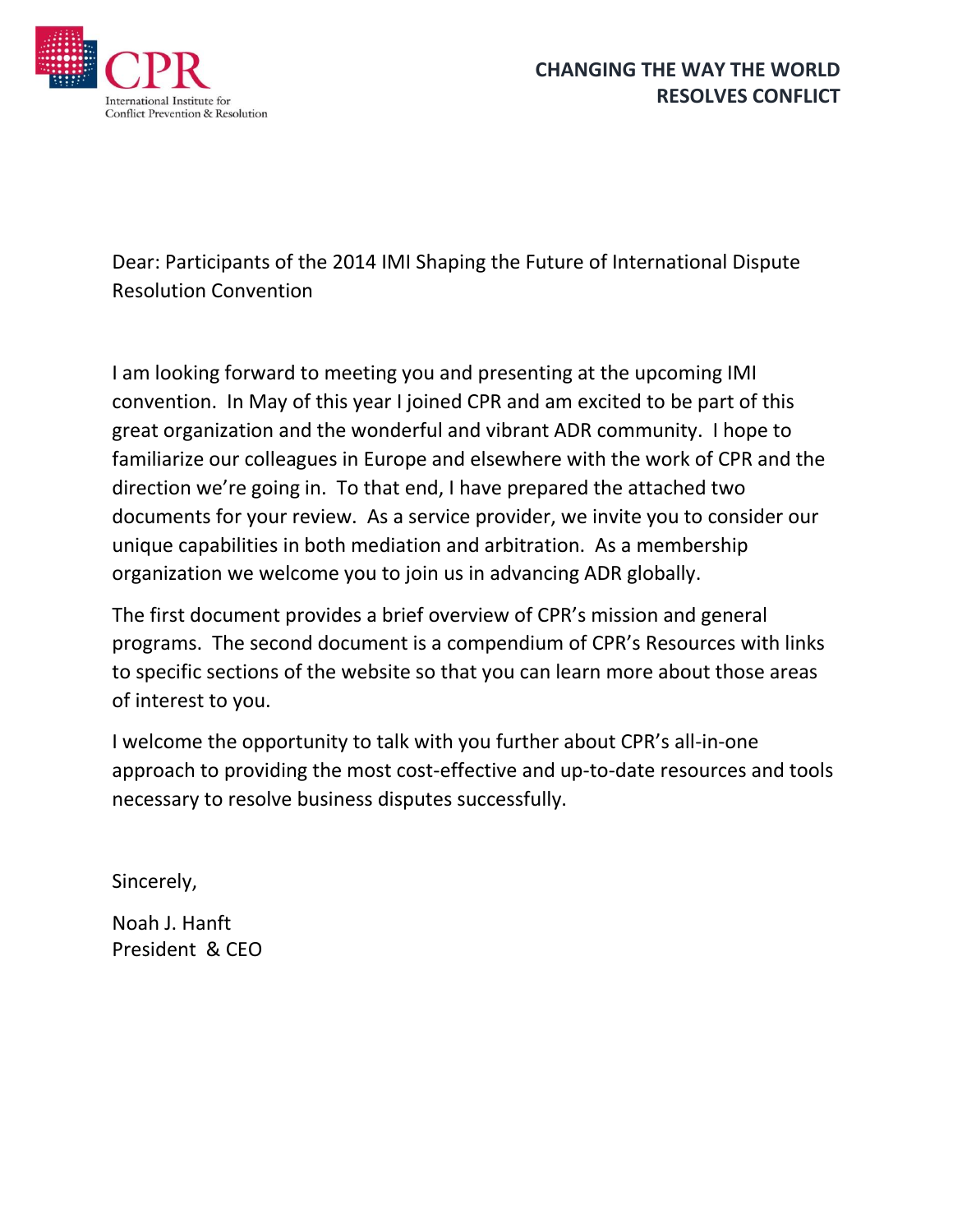

# **CHANGING THE WAY THE WORLD RESOLVES CONFLICT**

#### **CPR: THE BEST OF ALL WORLDS**

The International Institute for Conflict Prevention and Resolution (CPR) stands alone as the only independent nonprofit organization that exists for the purpose of helping businesses, their lawyers and the public find the best ways to prevent and resolve disputes. Our goal is simple: we seek to make companies and their law firms the very best in dispute resolution. This has led us to create a preeminent panel of neutrals, both mediators and arbitrators, and to adopt the most thoughtful and innovative rules and protocols for both self-administered mediations and arbitrations and, more recently, administered arbitrations. CPR is the only organization where in-house counsel, academics, and law firms collaborate, define best practices and spearhead innovation in commercial conflict management.

CPR's 35-year heritage as a thought leader- continues today. Its all-in-one approach provides the most cost-effective method by which a company can assure that it has access to up-to-date resources and the tools necessary to resolve disputes successfully, while minimizing the time and cost of the process. CPR's emphasis is the provision of practical assistance for **in-house law departments and law firms,** including evaluation of existing ADR programs, along with the requisite tools to establish or enhance ADR programs. This combination of mission-driven work coupled with practical, cutting edge tools and resources has led several hundred companies and law firms to become members of CPR, and many more to support CPR in a variety of ways.

**CPR's International Initiatives:** CPR's 35 years of work advancing dispute resolution includes a strong focus on advocacy and educational activities designed to promote dispute resolution worldwide, with a focus on initiatives in the Asia-Pacific region, Brazil, and Europe, and participation in the work of the United Nations Commission for International Trade Law (UNCITRAL).

**CPR Committees:** CPR committees provide an excellent opportunity for members to meet and connect with fellow corporate counsel and ADR practitioners, to share best practices and collaborate on developing tools to enable them to remain at the forefront of the ADR profession.

**Education and Networking:** CPR's Annual Meeting is known for providing substantive content of exceptional quality, drawing a strong corporate attendance, and achieving an extraordinary level of formal and informal engagement on the part of all attendees throughout the meeting.

**Training:** CPR offers specialized workshops for members in negotiation skills and mediation by leading mediators, including Ken Feinberg, Professor Eric Green and Judge Layn Phillips, and partners with fellows from the College of Commercial Arbitrators to provide customized arbitration training.

**ADR Resources:** CPR Panels of Distinguished Neutrals is made up of approximately 600 neutrals, all of whom are vetted to assure that they have the skills necessary to address a wide variety of commercial disputes. CPR members have full access to all of CPR's specialized panels of neutrals. With its new Administered Arbitration Rules, CPR will be the only organization to provide a full range of arbitration options to global businesses. Our administered processes are designed to provide fast, flexible, and cost-effective procedures and will address issues in international arbitration, such as arbitrator impartiality, time, costs, and administration.

**Resources/Tools:** CPR provides its members full access to a comprehensive suite of unique ADR resources that include best practice business tools that improve ADR effectiveness; online resources that improve ADR comprehension; ADR model clauses and rules for use in drafting effective and tailored ADR clauses (relevant to transactional attorneys); the latest ADR news coverage and analysis of key decisions; and a research hotline service for guidance with respect to practical, ethical and legal issues associated with ADR.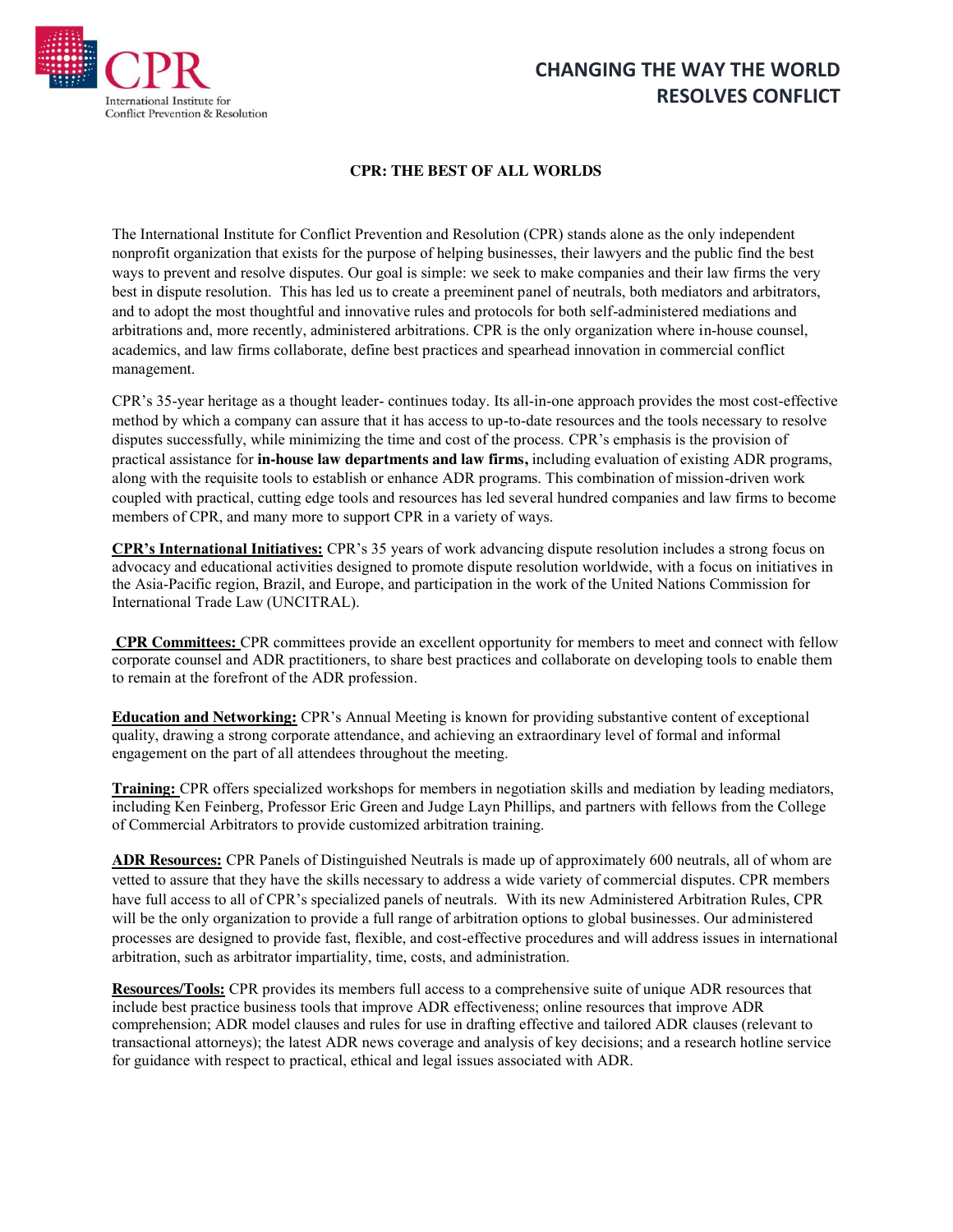

## **CHANGING THE WAY THE WORLD RESOLVES CONFLICT**

#### *Overview*

#### *of The International Institute for Conflict Prevention & Resolution*

## [About CPR](http://www.cpradr.org/About.aspx)

- Board of Directors
- **Executive Advisory Committee**
- **Staff**
- **Store**
- **Annual Report**

#### [Membership](http://www.cpradr.org/Membership/LevelsandBenefits.aspx)

- $M$ embers
- **Levels and Benefits**
- **Enrollment Forms**
- FAQ's

#### [Practice Areas](http://www.cpradr.org/PracticeAreas.aspx)

Committees, Task Forces  $&$  Special **Initiatives** 

#### 21st [Century Pledge](http://www.cpradr.org/PracticeAreas/ADRPledges/21stCenturyPledge.aspx)

- Founding Signatories
- $FAO's$
- **Resources**

### [Diversity Commitment](http://www.cpradr.org/PracticeAreas/NationalTaskForceonDiversityinADR/SigntheDiversityCommitment.aspx)

#### [International Initiatives](http://www.cpradr.org/PracticeAreas/InternationalInitiatives.aspx)

- $-$ Asia
- Brazil
- $\blacksquare$  Europe

### [Online Dispute Resolution Services](http://www.cpradr.org/PracticeAreas/OnlineDisputeResolution.aspx)

 $\blacksquare$  UNCITRAL

### [Upcoming Events](http://www.cpradr.org/EventsEducation.aspx)

- Corporate Leadership Award Dinner
- **Annual Meeting**
- **•** Y-ADR Events

## **[Neutrals](http://www.cpradr.org/Neutrals.aspx)**

- $\blacksquare$  Find a Neutral
- **•** Description of Panels
- $\blacksquare$  Apply
- FAQ's

### [Case Services](http://www.cpradr.org/RulesCaseServices.aspx)

- **File A Case**
- **Mediation**
- **-** Arbitration

### [Rules, Protocols & Guidelines](http://www.cpradr.org/RulesCaseServices/CPRRules.aspx)

- **Arbitration**
- Mediation
- **International/Other**
- Challenges, Ethics, Codes and Provider Principles

### [Model Clauses](http://www.cpradr.org/RulesCaseServices/CPRModelClauses.aspx)

- Mediation
- **Arbitration**
- Other
- Other ADR Clauses

#### [ADR Toolkits](http://www.cpradr.org/PracticeAreas/ADRResourcesToolkits.aspx)

- 21st Century Pledge Toolkit (2013)
- **CPR Product Liability Toolkit (2014)**
- Other Toolkits & Resources

#### **[Training](http://www.cpradr.org/EventsEducation/Training.aspx)**

- **Customized Trainings**
- **Upcoming Trainings**

#### [Publications](http://www.cpradr.org/EventsEducation/Alternatives.aspx)

• Alternatives